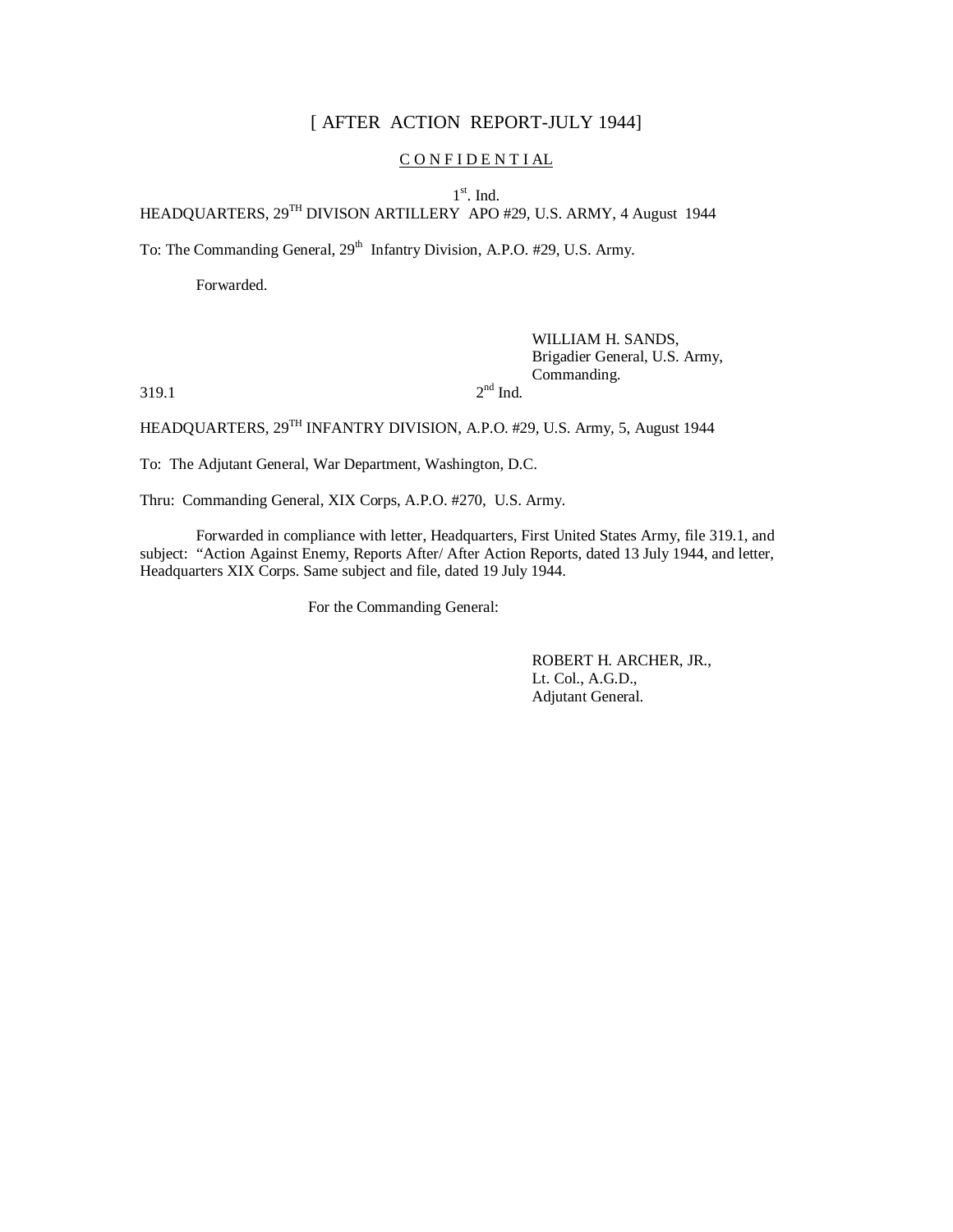## HEADQUARTERS 227TH FIELD ARTILLERY BATTALION A.P.O. 29, U.S.ARMY

SUBJECT: After Action Report For Month of July 1944

TO: The Adjutant General, Washington D.C.

THRU: Commanding General, 29<sup>th</sup> Infantry Division Artillery, A.P.O. 29, U.S.ARMY

### I. SUMMARY OF OPERATIONS

On 1 July 1944 the 227<sup>th</sup> F.A. Battalion was in position at (538-722) St. Lo, France, Sheet 6F/2. The mission, to give general support to the Division and to reinforce the fires of the  $3<sup>rd</sup>$  Armored Division. From this position, the Battalion was able to reach all sectors of the Division front. The Battalion remained in this position until 14 July 1944.

At 2100 hours on 14 July 1944 the battalion closed into new positions at (555-688) St. Lo, France, Sheet 6f/2. From this position the Battalion materially aided in the capture of St. Lo, France by giving Artillery support to the attacking units.

Capt. Cecil L. Harvey, the Battalion S-2, was assigned to a task force under the command of Brigadier General Norman D. Cota. The mission of this task force was to enter St. lo and to hold it until other elements of the Division could be brought up to secure St. Lo. Capt. Harvey and his party acted as Liasion Officer for the Division Artillery to the task force. The mission was a complete success.

Capt. Doyle E. Conrad, on 18 July 1944, acted as a forward observer for the Battalion. He pushed forward with the Infantry in the attack on St. Lo. He was the first observer to enter the town and establish wire communications with the Artillery. The troops in St. Lo were subjected to heavy enemy artillery fire. Fire from our artillery, conducted by Capt. Conrad materially relieved the pressure on the troops in St. Lo. Capt. Conrad and his party in accomplishing their mission were under almost continuous artillery and mortar fire.

On 19 July 1944, the  $29<sup>th</sup>$  Infantry Division was relieved by the  $35<sup>th</sup>$  Infantry Division and the 227<sup>th</sup> F.A. Battalion was assigned the mission of general support of the 35<sup>th</sup> Infantry Division.

During the night of 27 July 1944 the Battalion was subjected to an air bombardment from 2300 to 2315 hours. One bomb estimated to be about 300 pounds landed 45 yards in front Battery "B"'s No. 3 howitzer. Several anti-personnel bombs were dropped throughout the Battalion area. No casualties or damage were sustained.

Again at 0215 until 0230 hours, 28 July 1944, this area was subjected to an aerial attack. No casualties or damage were sustained.

From 2245 hours until 2300 hours, 28 July 1944, the Battalion Area was again subjected to an aerial bombardment. Several bombs landed in the Battalion area. No casualties were sustained. Three vehicles of the Headquarters Battery were slightly damaged. Repairs were made during the night and all three were able to be used.

At 0230 hours 29 July 1944 the  $227<sup>th</sup>$  F.A. Battalion closed their installations at (555-638) St. Lo., France, Sheet 6F/2 and made a night march to 457-555) Torigni-sur-Vire, France, Sheet 6f/4 closing at 0800 hours.

The Battalion was assigned the mission of general support of the Division.

During the night of 29 July 1944 from 2255 to 2310 hours the Battalion area was again subjected to an aerial bombardment. Several bombs landed within the area. One bomb estimated to be about 150 pounds landed within 30 yards of the No. 4 piece of "B" Btry, but failed to explode. No casualties or damage were sustained.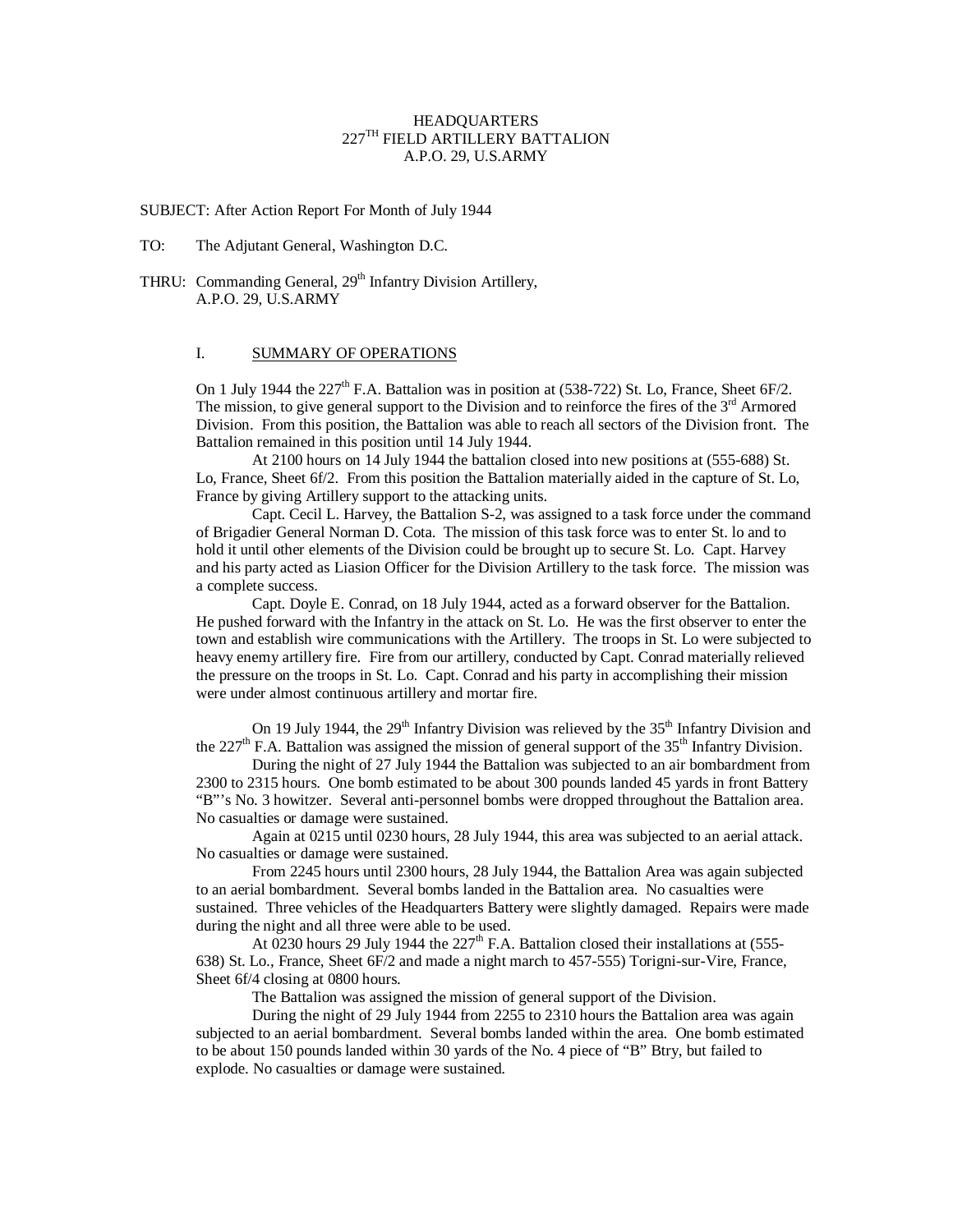The security guard of Battery "C" captured two German Lieutenants who were crossing the field, heading south towards the German lines, about 0230 hours 30 July 1944. These two prisoners were immediately taken to the Division G-2

Again from 0040 to –0100 hours 31 July 1944 the Battalion area was subjected to an aerial attack. No casualties or damage were sustained..

The 227<sup>th</sup> F. A. Battalion remained in this position through 31 July 1944.

### II. FORCES ENGAGED

During the month of July the  $227<sup>th</sup>$  F. A. Battalion came in contact with elements of the 353 Division, 352 Division, 343 Division, 275 Division, 366 Division, 17 SS Panzer Division, 3 Paratroop Division, 2 SS Panzer Division, 30 Schnelle Brigade, and the Panzer Lehr Division and other forces of the enemy that were opposing the  $29<sup>th</sup>$  and  $35<sup>th</sup>$  Infantry Divisions.

Air observers and forward observers of this Battalion and of other Battalions have reported that the enemy have sustained heavy casualties from the fires of the Battalion.

#### III. LOSSES IN ACTION

During the month of July the  $227<sup>th</sup>$  F. A. Battalion has suffered only one casualty, which was an officer missing in action.

A resume of the losses of the Battalion since entering combat to the end of July is as follows:

|                     | KIA | DOW | <b>SWA</b> | <sup>T</sup> WA |  |
|---------------------|-----|-----|------------|-----------------|--|
| <b>Officers</b>     |     |     |            |                 |  |
| <b>Enlisted Men</b> |     |     |            |                 |  |

#### IV. AWARDS AND DECORATIONS:

During the month of July the following awards were made to members of the  $227<sup>th</sup>$  F.A. Battalion:

| Soldier's Medal           | 2  |
|---------------------------|----|
| <b>Purple Hearts</b>      | Δ  |
| <b>Bronze Star Medals</b> | 11 |

#### V. COMMANDING OFFICERS

Commanding Officers for the month of July were as follows:

| <b>Battalion Commander</b>  | Lt. Col. Neal W. Harper             |
|-----------------------------|-------------------------------------|
| <b>Headquarters Battery</b> | Capt. Martin Kulesa                 |
| "A" Battery                 | Capt. Doyle B. Conrad               |
| "B" Battery                 | 1 <sup>st</sup> Lt. Walter J. Rakow |
| "C" Battery"                | Capt. Charles G. Ward               |
| Service Battery             | Capt. Eugene D. Jones               |
| <b>Medical Detachment</b>   | Capt. Harold L. Bacon               |
|                             |                                     |

The Battalion Commanders Staff consisted of :

| <b>Executive Officer</b> | Major Norman D. Aboosh                |
|--------------------------|---------------------------------------|
| $S-3$                    | Major Fredrick B. Johnson             |
| Ass't $S-3$              | Capt John C. Vallor                   |
| $S-2$                    | Capt. Cecil L. Harvey                 |
| Asst. $S-2$              | 1 <sup>st</sup> . Lt. David D. Henick |
| Liasion Officer          | Capt. George F. Weidl                 |